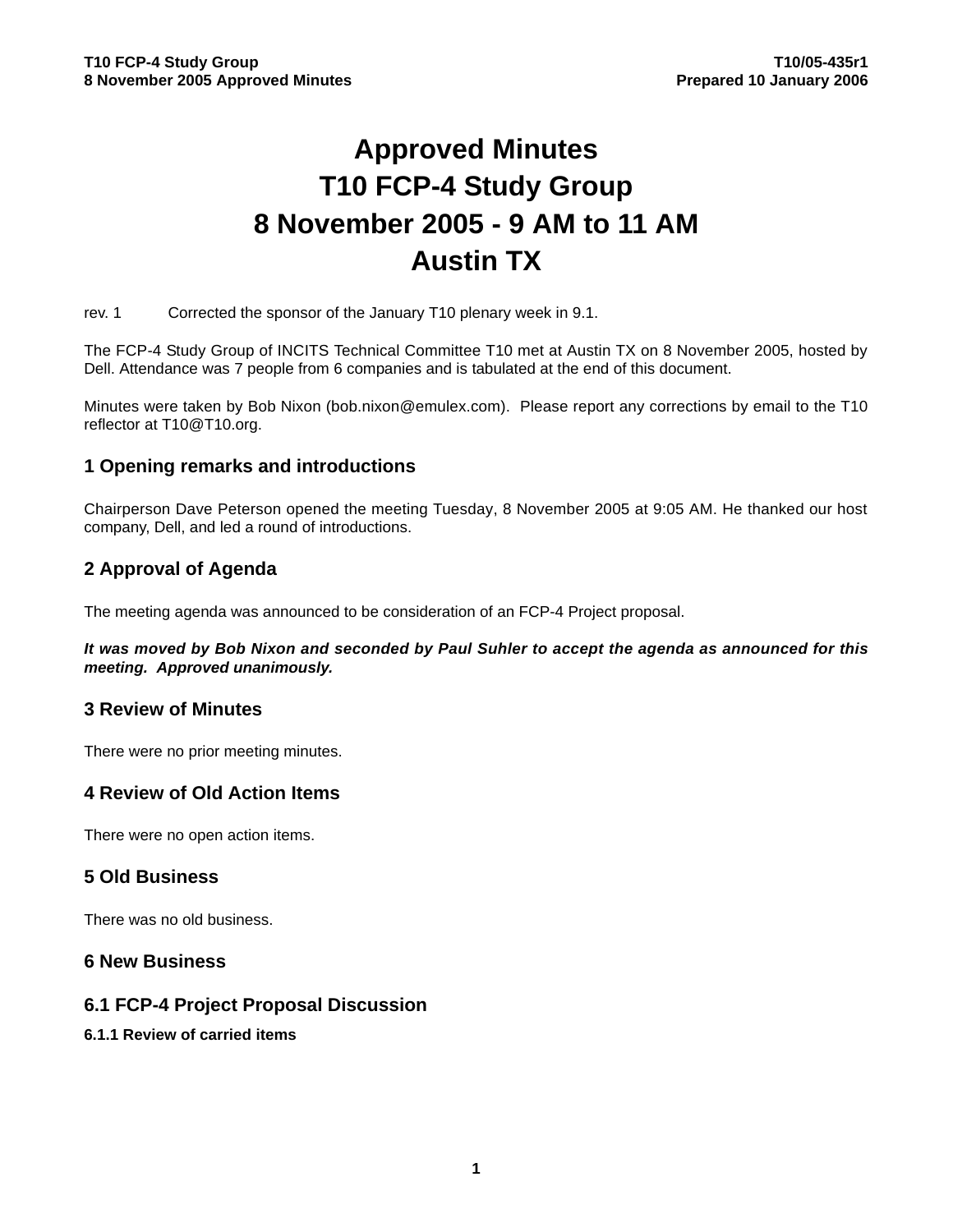Certain FCP-3 letter ballot comments were deferred to FCP-4. Comment details may be found in 05-173r5.

- a) HP-02 has technical content and should be considered as a reason for FCP-4.
- b) HPQ-185 is editorial.
- c) HPQ-191 is editorial.
- d) HPQ-194 is editorial.
- e) HPQ-66 is editorial.
- f) HPQ-82 is editorial.

#### **6.1.2 Any known interoperability issues**

There is a possible indeterminacy about when the last sequence of an exchange is no longer open to the sequence initiator (Rassbach email 10-12-05).

It was a concern that not all issues with out of order delivery may have been adequately considered.

It was a concern that FCP may reference FC-2 features that have not been found useful.

#### **6.1.3 Any new topics that have been raised**

DIF indications in the FCP enveloping headers might assist downstream devices (e.g., HBAs) in DIF support.

The concurrent use of multiple paths for a single command, may provide either / both additional bandwidth and path failure recovery.

FC-SP may raise requirements for FC-4 action, including FCP-4.

#### **6.1.4 Topics to call out in a project plan**

It was agreed that an FCP-4 project proposal should include at least these goals:

- a) coordination with SAM-4 Updates;
- b) use of multiple paths for a single command; and
- c) integration with FC-SP and other current security activities.

It was agreed to remain open for additional suggestions at least until the next meeting.

#### **ACTION: Dave Peterson to prepare a draft project proposal for FCP-4**

## **7 Review of Action Items**

FCP4-001 Dave Peterson to prepare a draft project proposal for FCP-4. (Opened 8 November 2005)

## **8 Project Schedule**

Project proposal to T10 in March 2005

## **9 Meeting Schedule**

#### **9.1 Next Plenary Week**